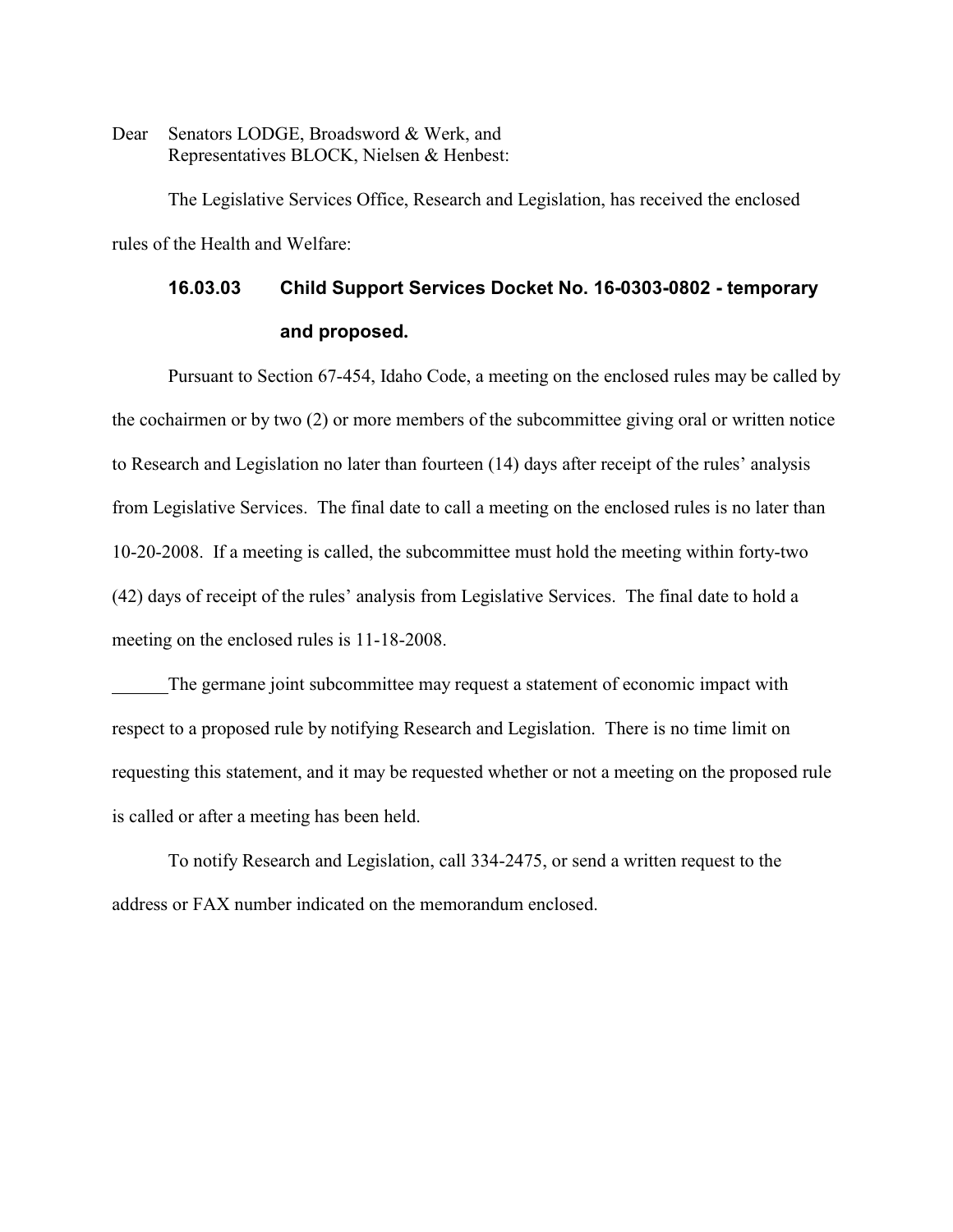## **MEMORANDUM**

| TO:             | Rules Review Subcommittee of the Senate Health & Welfare Committee and the<br>House Health & Welfare Committee                                   |
|-----------------|--------------------------------------------------------------------------------------------------------------------------------------------------|
| <b>FROM:</b>    | Research & Legislation Staff - Paige Alan Parker                                                                                                 |
| DATE:           | September 30, 2008                                                                                                                               |
| <b>SUBJECT:</b> | Department of Health and Welfare - IDAPA 16.03.03 - Rules Governing Child<br>Support Services (Docket No. 16-0303-0802) (temporary and proposed) |

The Department of Health and Welfare submits this temporary and proposed rule (Docket No. 16-0303-0802) (hereinafter "temporary and proposed rule") to amend IDAPA chapter 16.03.03 dealing with rules governing child support services. The Governor's justification for the temporary rule is to comply with deadlines in amendments to governing law found in the Deficit Reduction Act of 2005. No copy of the specific federal law has been provided to this Office as required by section 67-5223(1), Idaho Code. The temporary rule goes into effect on October 1, 2008.

The Department states that the Federal Deficit Reduction Act of 2005 contains a provision that requires each state's child support enforcement program to conduct review at least every 36 months on all child support enforcement cases in which recipients also receive Temporary Assistance to Needy Families (TANF) benefits. The purpose of this 36 month review is to better ensure that a child support recipient who receives TANF benefits has an accurate support order that reflects the current incomes of the custodial and non-custodial parents. The Department notes that this provision also applies to TANF recipients in other states who have Idaho Child support orders.

According to the Department, the temporary and proposed rule is authorized by sections 7- 1206, 32-1209, 32-1217, 56-203A and 56-1004, Idaho Code, and by 42 U.S.C, section 666(a), as amended by 4 Stat. 120 (February 8, 2006). Section 7-1206, Idaho Code, creates a lien against the real and personal property of a child support obligor when there is a delinquency under a child support order for which the Department is or has been providing child support enforcement services. Section 32-1209, Idaho Code, provides for service by the Department of an income withholding order, while section 32-1217, Idaho Code, provides procedure for terminating an income withholding order when a child support obligee cannot be located.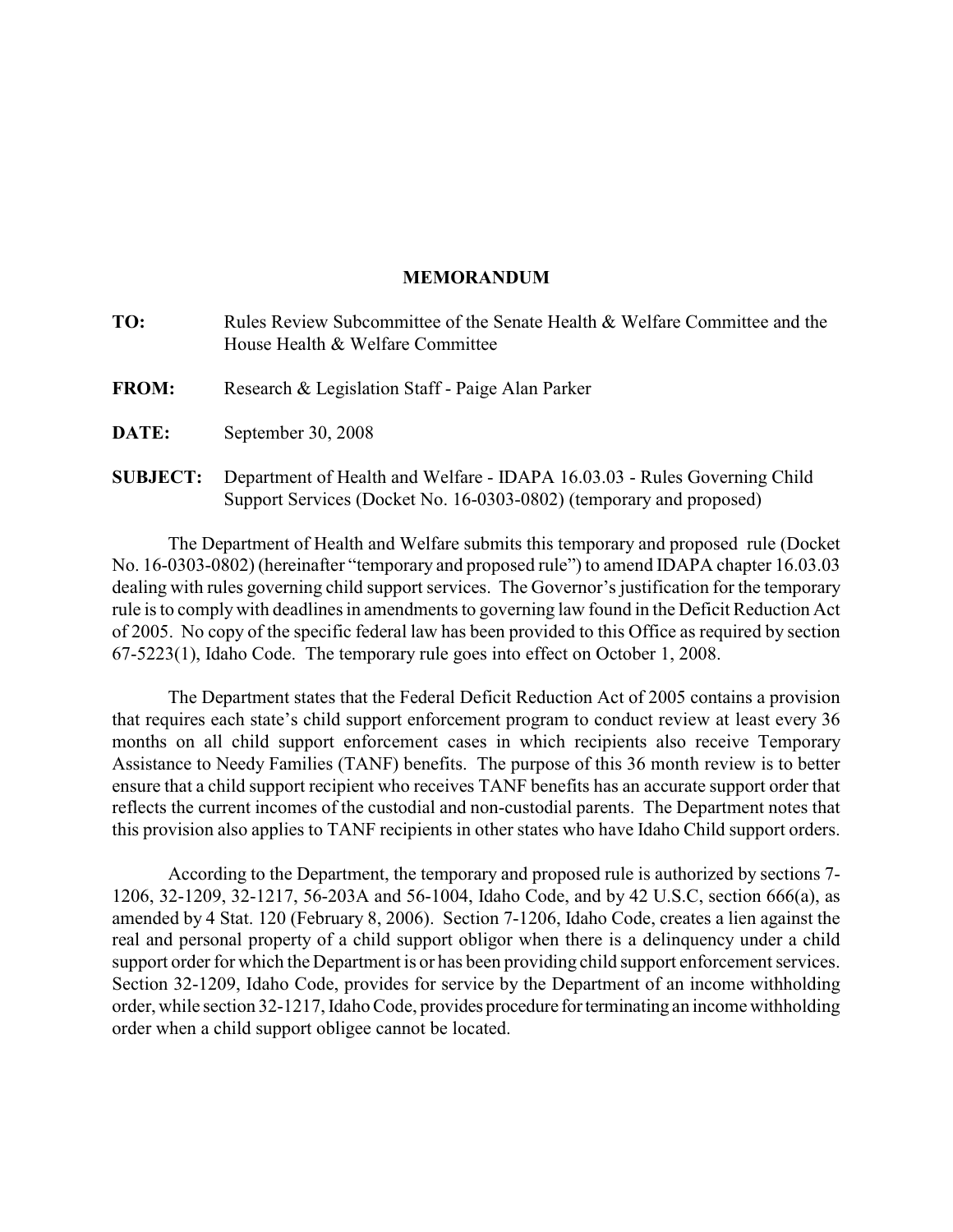Section 56-203A, Idaho Code, provides the Department with the authority to enforce child support orders, including the authority to charge reasonable fees to compensate for services rendered in establishment of or enforcement of support obligations. Section 56-1004(1)(a), Idaho Code, grants the Department's Director rulemaking authority as may be necessary to his administrative responsibilities.

Forty-two U.S.C. 666(a)(10), is part of the Social Security Act dealing with grants to states for aid and services to needy families with children and for child-welfare services - Child Support and Establishment of Paternity. No amendment contained at 4 Stat 120 (February 8, 2006) could be found. That citation is in error. Section 666(a)(10), amended as part of Deficit Reduction Act of 2005, Public Law 109-171, 120 Stat 4, mandated that if there has been an assignment, the State shall undertake a review of a support order.

Not cited as authority by the Department are sections 56-202 and 56-203, Idaho Code. Section 56-202(b), Idaho Code, grants the Department broad rulemaking authority to carry out its responsibilities under title 56, Idaho Code. Section 56-203(b), Idaho Code, grants the Department the power to cooperate with the federal government in carrying out the purposes of any federal acts pertaining to public assistance or welfare services.

According to the Department, no fee or charge is being imposed or increased as a result of the rule and there is no anticipated impact to the state General Fund as a result of this rulemaking. The Department states that negotiated rulemaking was not conducted because the changes are being made to comply with the Deficit Reduction Act of 2005. Public hearings will be held if requested in writing by 25 persons, a political subdivision or an agency not later than October 15, 2008. All written comments must be received by the Department on or before October 22, 2008.

# **ANALYSIS**

Sections 000, 001, 002, 003, 004, 005 and 006 of the temporary and proposed rule are standard rule sections dealing with: legal authority [adding section 32-1214G, Idaho Code, dealing with the Department's authority to promulgate rules necessary to implement and enforce orders for medical insurance]; title, scope and goal; written interpretations [none], administrative appeal; office hours - mailing address - street address - telephone - website; and confidentiality of records and public records requests.

The temporaryand proposed rule modifies the provision dealing with review of child support orders in three ways. First, it clarifies that a support order will be reviewed for possible modification if requested by any state, tribal or foreign child support services agency. Section 601.02.b. Second, it complies with the federal amendments contained in the Deficit Reduction Act of 2005 by providing that the child support order will be automatically reviewed for possible modification at least every 36 months where the custodial parent or other custodian of the child is receiving TANF benefits, either in Idaho or elsewhere. Section 601.02.02.c. Third, it removes the requirement that a substantial and material change in circumstance be showing before a modification of a support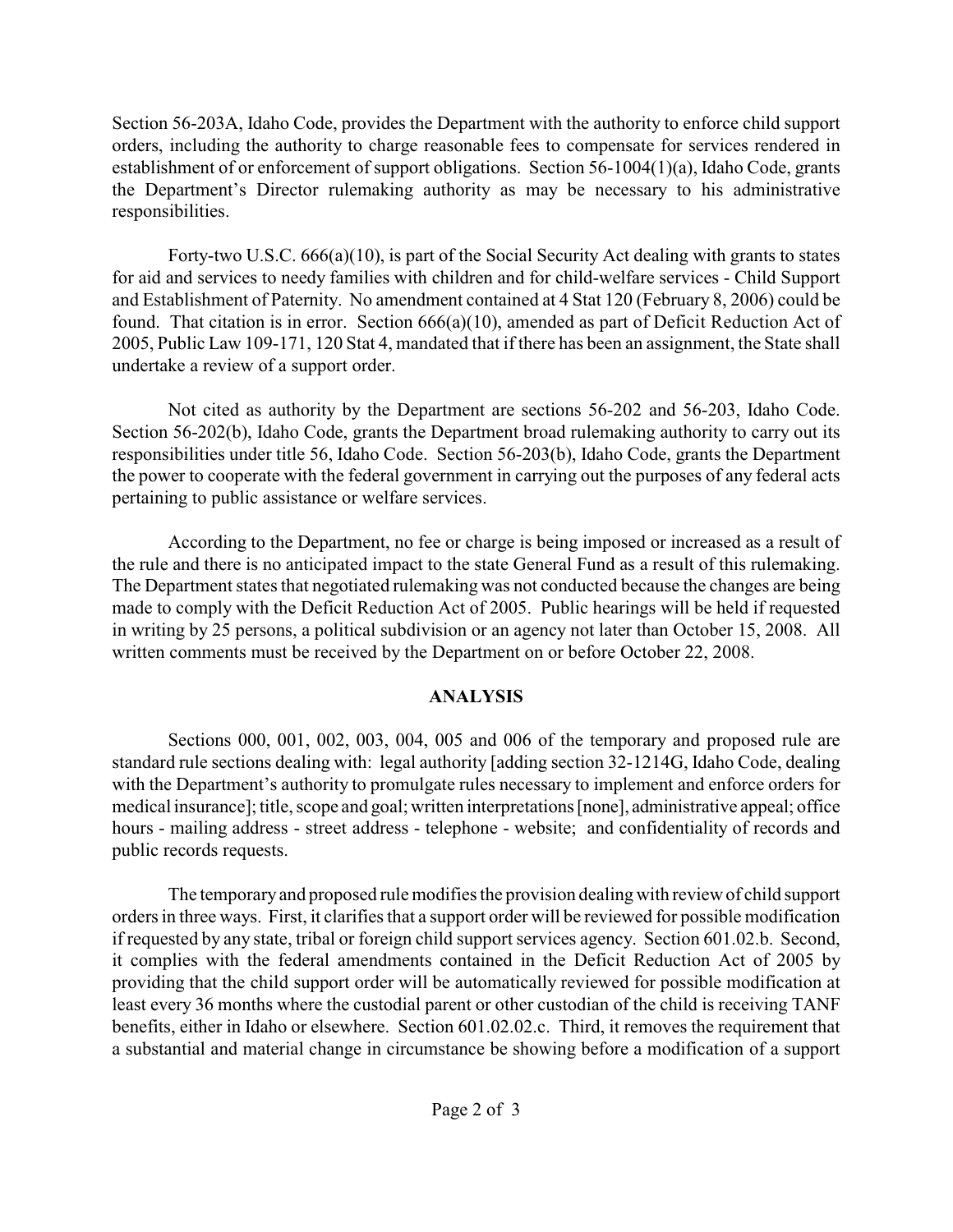order will be sought. Section 601.04.

# **SUMMARY**

The Department's rule change appears to be authorized under sections 56-202(b), 56-203(b) and 56-203A, Idaho Code.

cc: Kandee Yearsley, Department of Health and Welfare, Administrative Procedures Section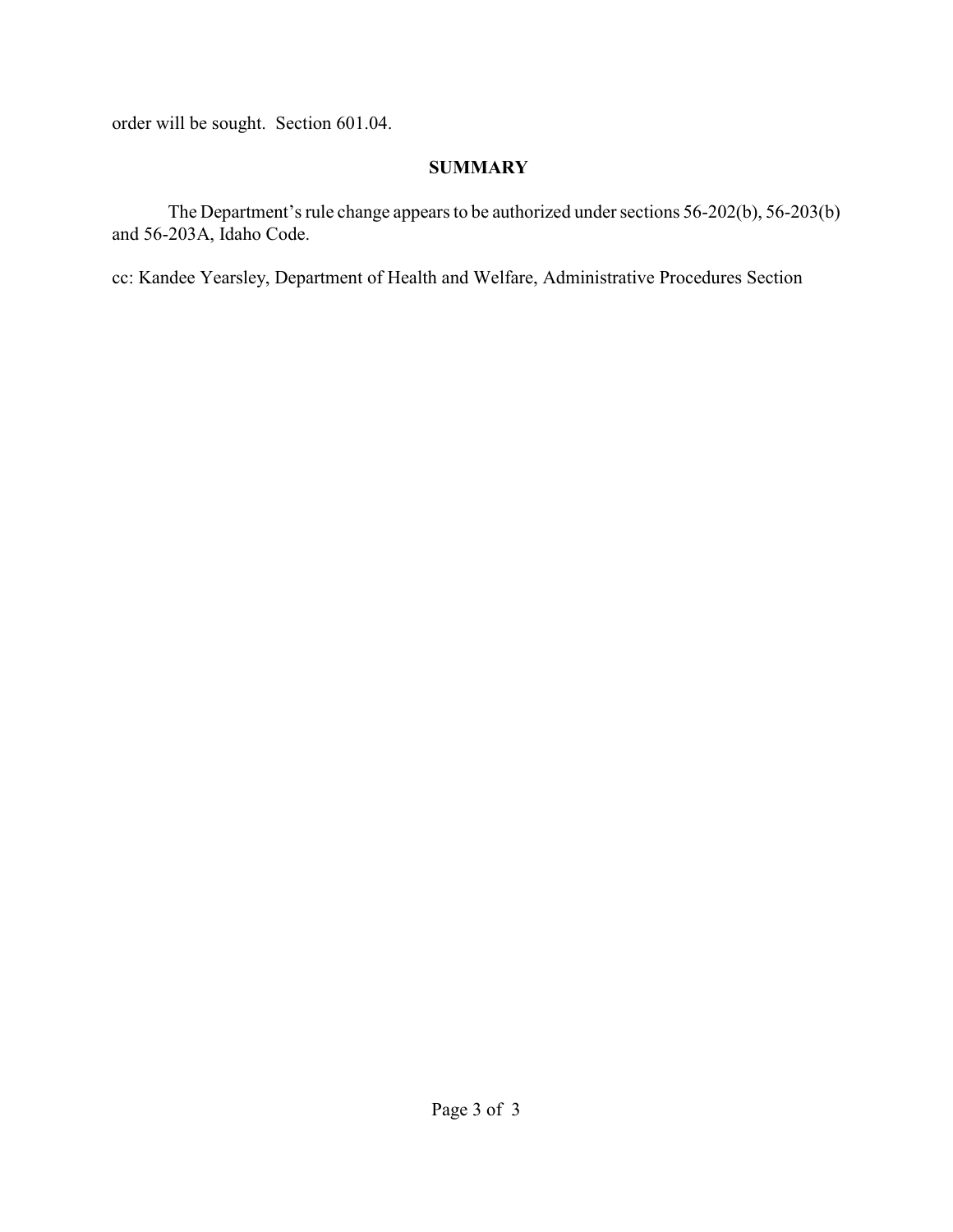# **IDAPA 16 - DEPARTMENT OF HEALTH AND WELFARE**

# **16.03.03 - RULES GOVERNING CHILD SUPPORT SERVICES**

#### **DOCKET NO. 16-0303-0802**

### **NOTICE OF RULEMAKING - TEMPORARY AND PROPOSED RULE**

**EFFECTIVE DATE:** The effective date of the temporary rule is October 1, 2008*.*

**AUTHORITY:** In compliance with Sections 67-5221(1) and 67-5226, Idaho Code, notice is hereby given that this agency has adopted a temporary rule, and proposed rulemaking procedures have been initiated. The action is authorized pursuant to Sections 7-1206, 32-1209, 32-1217, 56-203A, and 56-1004, Idaho Code; also 42 U.S.C. Section  $666(a)(10)$  as amended by 4 Stat. 120 (February 8, 2006).

**PUBLIC HEARING SCHEDULE:** Public hearing(s) concerning this rulemaking will be scheduled if requested in writing by twenty-five (25) persons, a political subdivision, or an agency, not later than Wednesday, October 15, 2008.

The hearing site(s) will be accessible to persons with disabilities. Requests for accommodation must be made not later than five (5) days prior to the hearing, to the agency address below.

**DESCRIPTIVE SUMMARY:** The following is the required finding and concise statement of its supporting reasons for adopting a temporary rule and a nontechnical explanation of the substance and purpose of the proposed rulemaking:

The Federal Deficit Reduction Act of 2005 contains a provision that requires each state's child support enforcement program to conduct reviews at least every 36 months on all child support enforcement cases in which recipients also receive Title IV-A (TANF\*) benefits. This rule change implements that requirement.

This 36-month review requirement better ensures that a child support recipient who receives TANF benefits has an accurate support order that reflects the current incomes of the custodial and non-custodial parents. It should be noted that this provision also applies to Title IV-A recipients in other states who have Idaho child support orders.

\*"Temporary Assistance to Needy Families" (TANF) - Idaho's TANF program is called "Temporary Assistance for Families in Idaho" (TAFI)

**TEMPORARY RULE JUSTIFICATION:** Pursuant to Section(s) 67-5226(1)(b), Idaho Code, the Governor has found that temporary adoption of the rule is appropriate because it is being promulgated to comply with deadlines in amendments to governing law found in Deficit Reduction Act of 2005.

**FEE SUMMARY:** Pursuant to Section 67-5226(2), the Governor has found that the fee or charge being imposed or increased is justified and necessary to avoid immediate danger and the fee is described herein: NA

**FISCAL IMPACT:** The following is a specific description, if applicable, of any fiscal impact on the state general fund greater than ten thousand dollars (\$10,000) during the fiscal year.

There is no anticipated fiscal impact to the state general fund associated with this rulemaking.

**NEGOTIATED RULEMAKING:** Pursuant to 67-5220(1), Idaho Code, negotiated rulemaking was not conducted because these rules are being changed to bring them into compliance with the Deficit Reduction Act of 2005.

**ASSISTANCE ON TECHNICAL QUESTIONS, SUBMISSION OF WRITTEN COMMENTS:** For assistance on technical questions concerning the temporary and proposed rule, contact Kandee Yearsley (208) 334-0620*.*

Anyone may submit written comments regarding the proposed rulemaking. All written comments must be directed to the undersigned and must be delivered on or before Wednesday, October 22, 2008.

DATED this 1st day of August, 2008.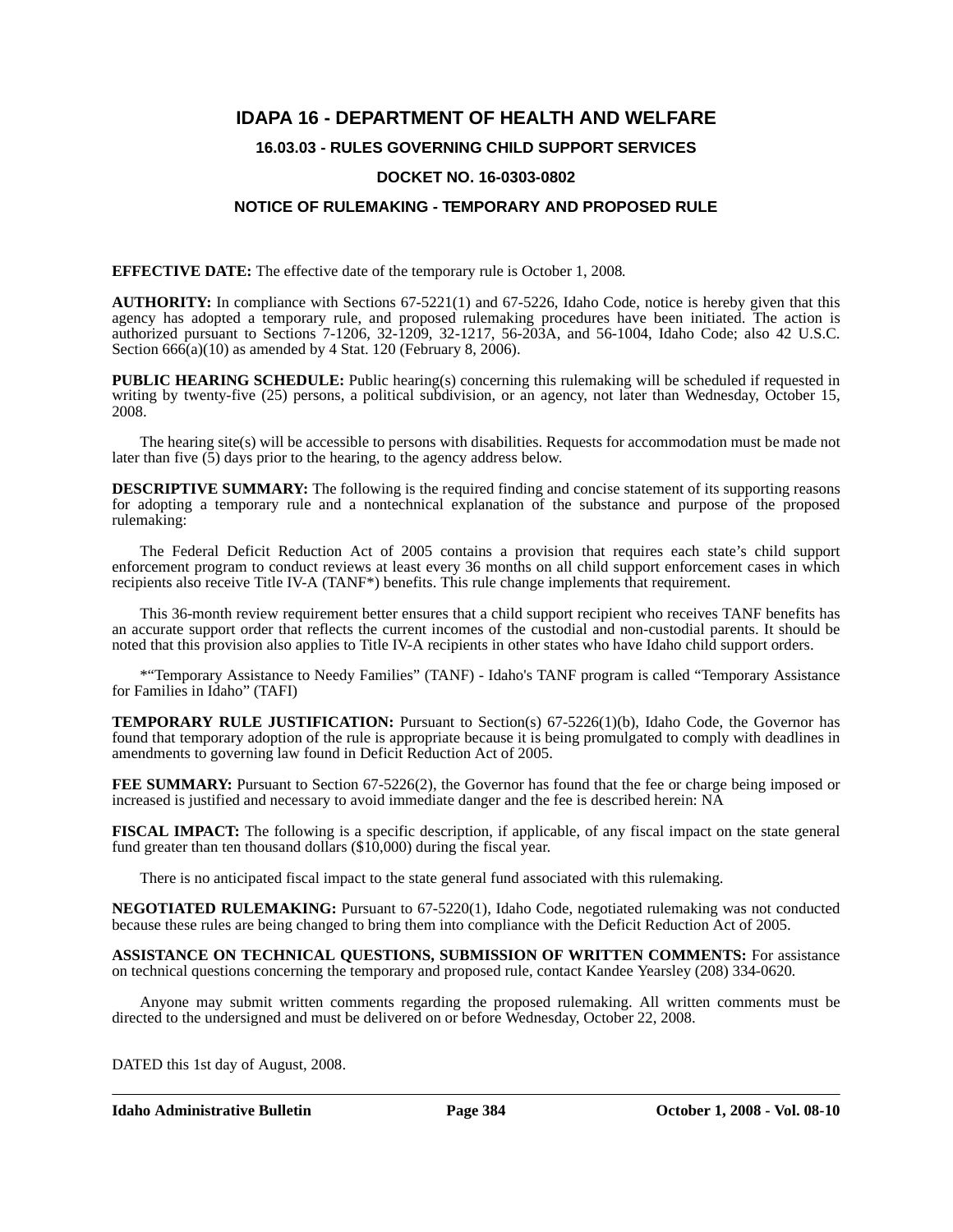Tamara Prisock DHW - Administrative Procedures Section 450 W. State - 10th Floor P.O. Box 83720 Boise, ID 83720-0036 (208) 334-5564 phone (208) 334-6558 fax <dhwrules@dhw.idaho.gov>

## **THE FOLLOWING IS THE TEXT OF DOCKET NO. 16-0303-0802**

#### **000. LEGAL AUTHORITY.**

The Department of Health and Welfare, *Child Support Services*, is authorized to promulgate these rules under Sections 7-1206, 32-1209, 32-1214G, 32-1217, 56-203A, and 56-1004, Idaho Code.  $\left(3.3004\right)/\left(10^{-108}\right)$ Sections 7-1206, 32-1209, 32-1214G, 32-1217, 56-203A, and 56-1004, Idaho Code.

## **001. TITLE,** *AND* **SCOPE, AND GOAL.**

**01. Title**. The*se* title of these rules *are known and will be cited as Idaho Department of Health and Welfare Rules,* is IDAPA 16.03.03, "Rules Governing Child Support Services*,*." *IDAPA 16, Title 03, Chapter 03.* (10-1-08)T

**02. Scope**. These rules provide the *standards* requirements for the administration of the <u>Department's</u> poort program.  $(7.198)(10-1.08)$ child support program.

**03. Goal**. The goal of child support services is to ensure that both parents provide the financial support necessary to provide for their children. This program requires cooperation between families, employers, and the  $\frac{110-1-08}{T}$  (10-1-08)

#### **002. WRITTEN INTERPRETATIONS.**

*The responsible program agency within the Department may from time to time issue written interpretations and guidelines as necessary to promote uniform application* There are no written interpretations of these rules.

*(7-1-98)*(10-1-08)T

#### **003. ADMINISTRATIVE APPEAL.**

*Contested case* Administrative appeals *shall be* are governed by *Idaho Department of Health and Welfare Rules,* provisions of IDAPA *16, Title 05, Chapter 03* 16.05.03, "Rules Governing Contested Case Proceedings and Declaratory Rulings." *(7-1-98)*(10-1-08)T

# **004. INCORPORATION BY REFERENCE.**

There are no incorporations by reference in this chapter of rules. (10-1-08)T

### **005. OFFICE HOURS -- MAILING ADDRESS -- STREET ADDRESS -- TELEPHONE -- WEBSITE.**

**01. Office Hours**. Office hours are 8 a.m. to 5 p.m., Mountain Time, Monday through Friday, except designated by the state of Idaho. (10-1-08) holidays  $\overline{designed}$  by the state of Idaho.

**02. Mailing Address**. The mailing address for the business office is Idaho Department of Health and Welfare, P.O. Box 83720, Boise, Idaho 83720-0036. (10-1-08)T

**03. Street Address**. The business office of the Idaho Department of Health and Welfare is located at 450 West State Street, Boise, Idaho 83702. (10-1-08)T

**Idaho Administrative Bulletin Page 385 October 1, 2008 - Vol. 08-10**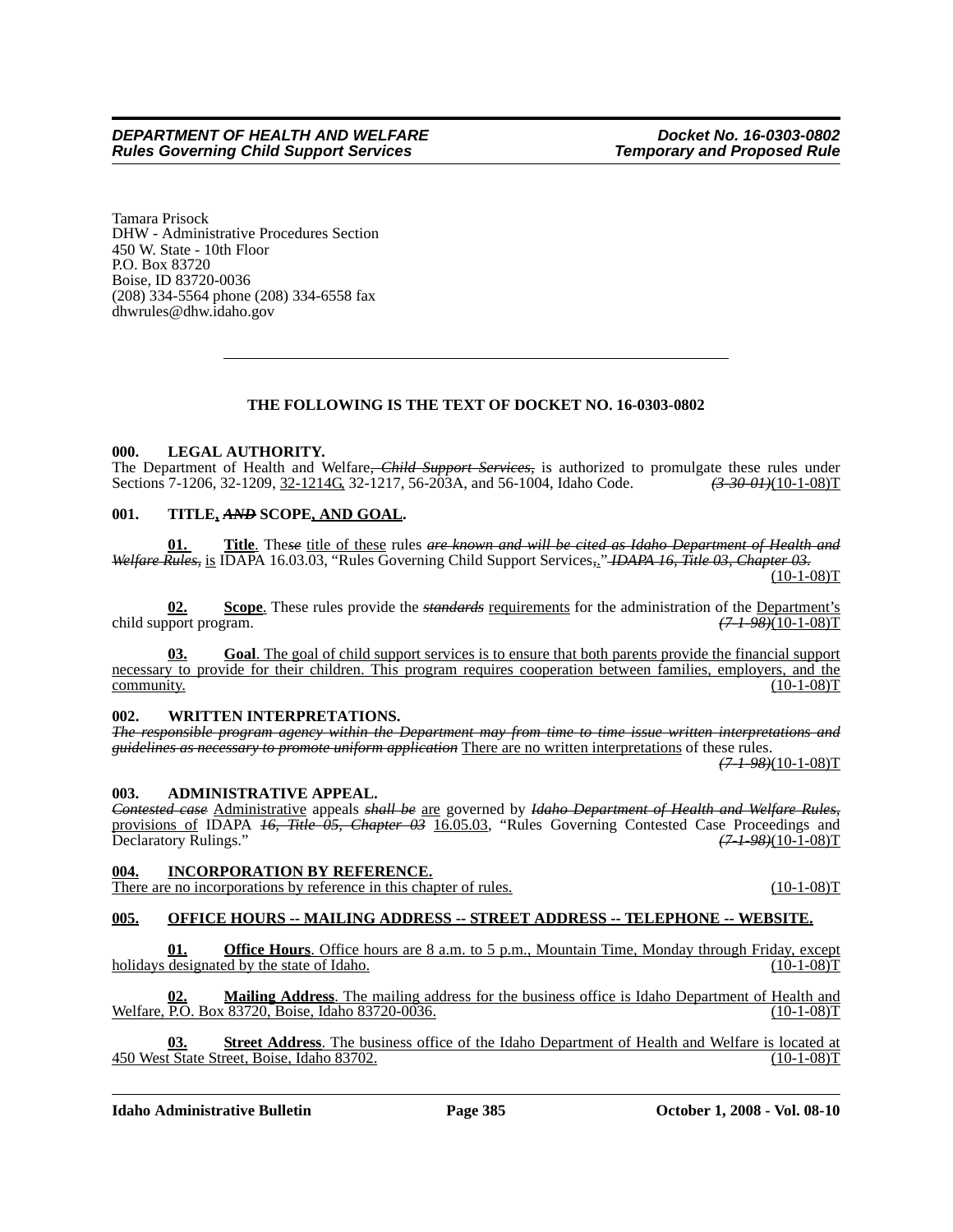**04. Telephone**. The telephone number for the Idaho Department of Health and Welfare is (208) 334- 5500. (10-1-08)T

**05. Internet Website**[. The Department's internet website is found at http://](http://www.healthandwelfare.idaho.gov) [www.healthandwelfare.idaho.gov.](http://www.healthandwelfare.idaho.gov) (10-1-08)T

#### **00***4***6. CONFIDENTIALITY OF RECORDS AND PUBLIC RECORDS REQUESTS.**

*Any request for disclosure of information obtained by Child Support Services is subject to the restrictions contained in Idaho Department of Health and Welfare Rules, IDAPA 16, Title 05, Chapter 01, "Use and Disclosure of Department Records."* 

**01. Confidential Records**. Any information about an individual covered by these rules and contained in the Department's records must comply with IDAPA 16.05.01, "Use and Disclosure of Department Records."  $(10-1-08)T$ 

**02. Public Records**. The Department will comply with Sections 9-337 through 9-350, Idaho Code, when requests for the examination and copying of public records are made. Unless otherwise exempted, all public records in the custody of the Department are subject to disclosure. (10-1-08)T

#### *005. CHILD SUPPORT SERVICES.*

*The goal of Child Support Services is to ensure that both parents provide the financial support necessary to provide for their children. This program requires cooperation between families, employer and the community. (7-1-98)*

**00***6***7. -- 009. (RESERVED).**

# *(BREAK IN CONTINUITY OF SECTIONS)*

#### **601. REVIEW AND MODIFICATION OF SUPPORT ORDERS.**

**01. Notice**. Each parent subject to a child support order in effect in the State that is being enforced by Child Support Services *shall* must be notified of the right of the parent to request a review of the order by Child Support Services every thirty-six (36) months. Reviews are not to be done more frequently unless there has been a substantial and material change in circumstances.  $(7-1-98)(10-1-08)T$ substantial and material change in circumstances.

**02.** Review. A support order *shall* will be reviewed for possible modification: *at the request of either chiect to the order or a state child support services agency.* (7-1-98)(10-1-08)  $(T-1-08)$ *parent subject to the order or a state child support services agency.* 

| If requested by either parent:                                                  | $(10-1-08)T$ |
|---------------------------------------------------------------------------------|--------------|
| If requested by any state, tribal, or foreign child support services agency; or | $(10-1-08)T$ |

**c.** Automatically, at least every thirty-six (36) months, in any case where the custodial parent or other custodian of the child or children is receiving benefits under Title IV-A of the Social Security Act, either in Idaho or elsewhere. (10-1-08)T

**03. After the Review**. Each parent will be notified of the proposed adjustment or of the determination that there should be no change in the amount of child support. (7-1-98)

**04. Adjustment**. A modification of a support order will only be sought *upon a showing of substantial and material change in circumstances which* if the review conducted under Subsection 601.02 of this rule results in an obligation under the Child Support Guidelines which differs from the existing order by at least fifteen percent (15%), but not less than fifty dollars (\$50) per month. The following criteria *shall* will be applied by Child Support Services to determine whether there has been a substantial and material change of circumstances:*(7-1-98)*(10-1-08)T

**Idaho Administrative Bulletin Page 386 Corolect Properties Administrative Bulletin Page 386 Corolect Properties Administrative Bulletin**